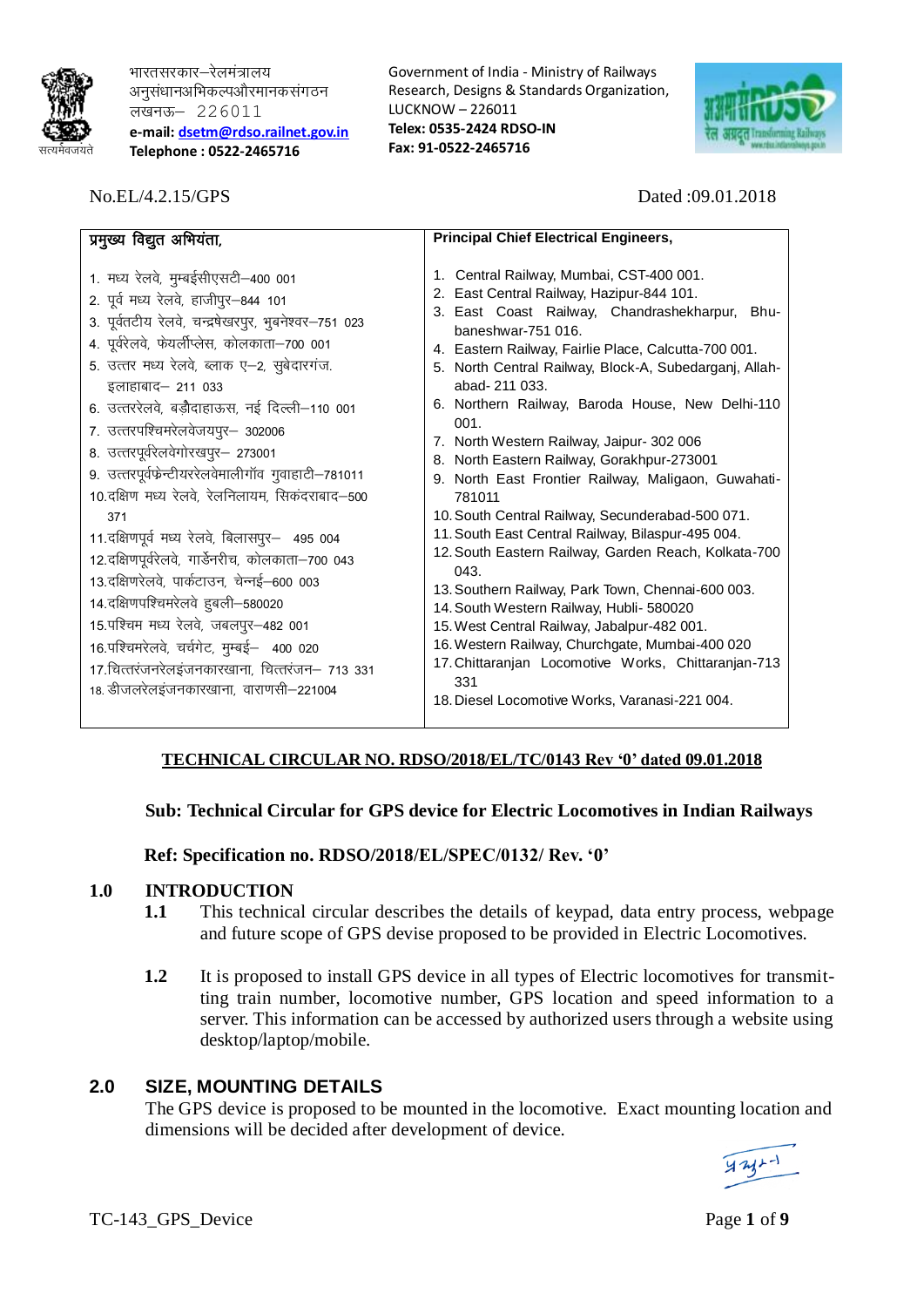# **3.0 KEY PAD & DISPLAY UNIT DETAILS:**

The GPS device will be provided with a 16 character 2 line black on white backlit LCD display for feeding Loco number and train number and to configure the GPS device. The default display on LCD Display Screen of GPS device shall be as per Clause 5.0.

The following is the protocol for viewing and setting the Loco number and train number on GPS device using Keypad. The data shall be viewed or set with a 15 key membrane Keypad having 10 Alphanumeric Keys containing Numeric digits 0 – 9 and Alphabetical Letters A to Z

### **Distribution of letters of Alphabet on numeric keys shall be as given below:**

| SN  | Description                                                           | <b>Button</b>   |
|-----|-----------------------------------------------------------------------|-----------------|
| 1.  | $0$ ' Key                                                             | $\theta$        |
| 2.  | '1' Key OR press 10 sec to go view storage<br>data on display screen. | 1               |
| 3.  | '2' Key shall have letters A, B, C                                    | $2$ abc $\,$    |
| 4.  | '3' Key shall have letters D, E, F                                    | 3 def           |
| 5.  | '4' Key shall have letters G, H, I                                    | 4 ghi           |
| 6.  | '5' Key shall have letters J, K, L                                    | $5$ jkl         |
| 7.  | '6' Key shall have letters M, N, O                                    | $6 \text{ mno}$ |
| 8.  | '7' Key shall have letters P, Q, R, S                                 | 7 pqrs          |
| 9.  | '8' Key shall have letters T, U, V                                    | $8$ tuv         |
| 10. | '9' Key shall have letters W, X, Y, Z                                 | 9 wxyz          |
| 11. | <b>NAVIGATE LEFT</b><br>To move previous character on left side.      |                 |

The detailed descriptions of the keys are given below:-

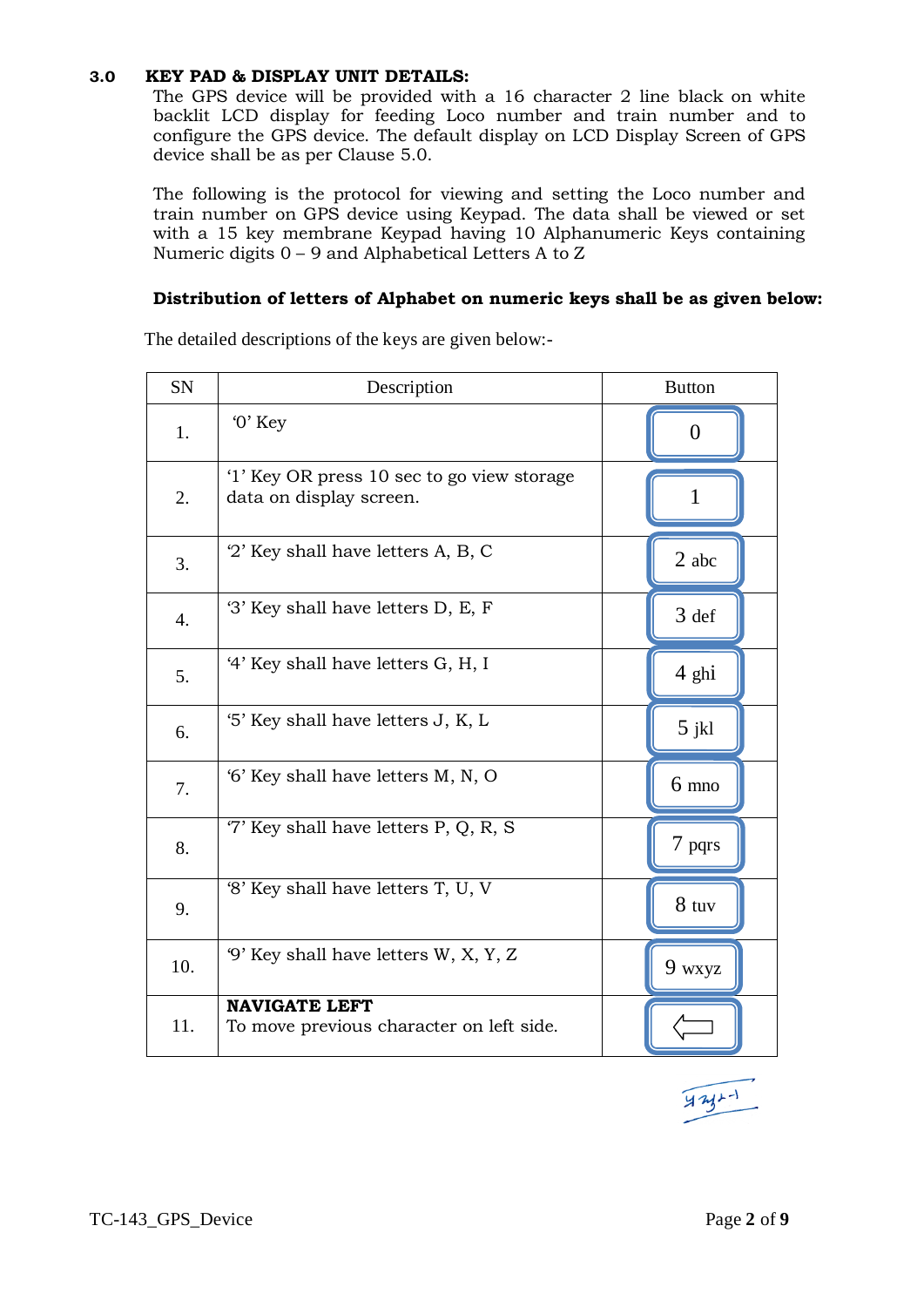| <b>SN</b> | Description                                                    | <b>Button</b> |
|-----------|----------------------------------------------------------------|---------------|
| 12.       | <b>NAVIGATE RIGHT</b><br>To move next character on right side. |               |
| 13.       | <b>ENTER</b><br>To accept the data                             | Enter         |
| 14.       | TRAIN NO.<br>To feed the Train Number                          | Train No.     |
| 15.       | Menu<br>To feed the Loco Number & IP Address                   | Menu.         |

# **4.0 Keypad layout of GPS device**



Note: Menu key shall be provided inside the cabinet cover. This shall be used during commissioning and maintenance by the shed only.

On pressing of Key '2' first time, Numeric Digit 2 shall be entered. On pressing Key '2', 2nd time Letter "A" shall be entered. On pressing Key "2", 3rd time Letter "B" shall be entered. On pressing Key  $2'$ , 4<sup>th</sup> time Letter  $C'$  shall be entered and on pressing Key  $2'$ , 5th time Numeric digit 2 shall be entered again & this cycle will repeat.

The same procedure will be applicable for keys '3' to '9'.



TC-143\_GPS\_Device Page **3** of **9**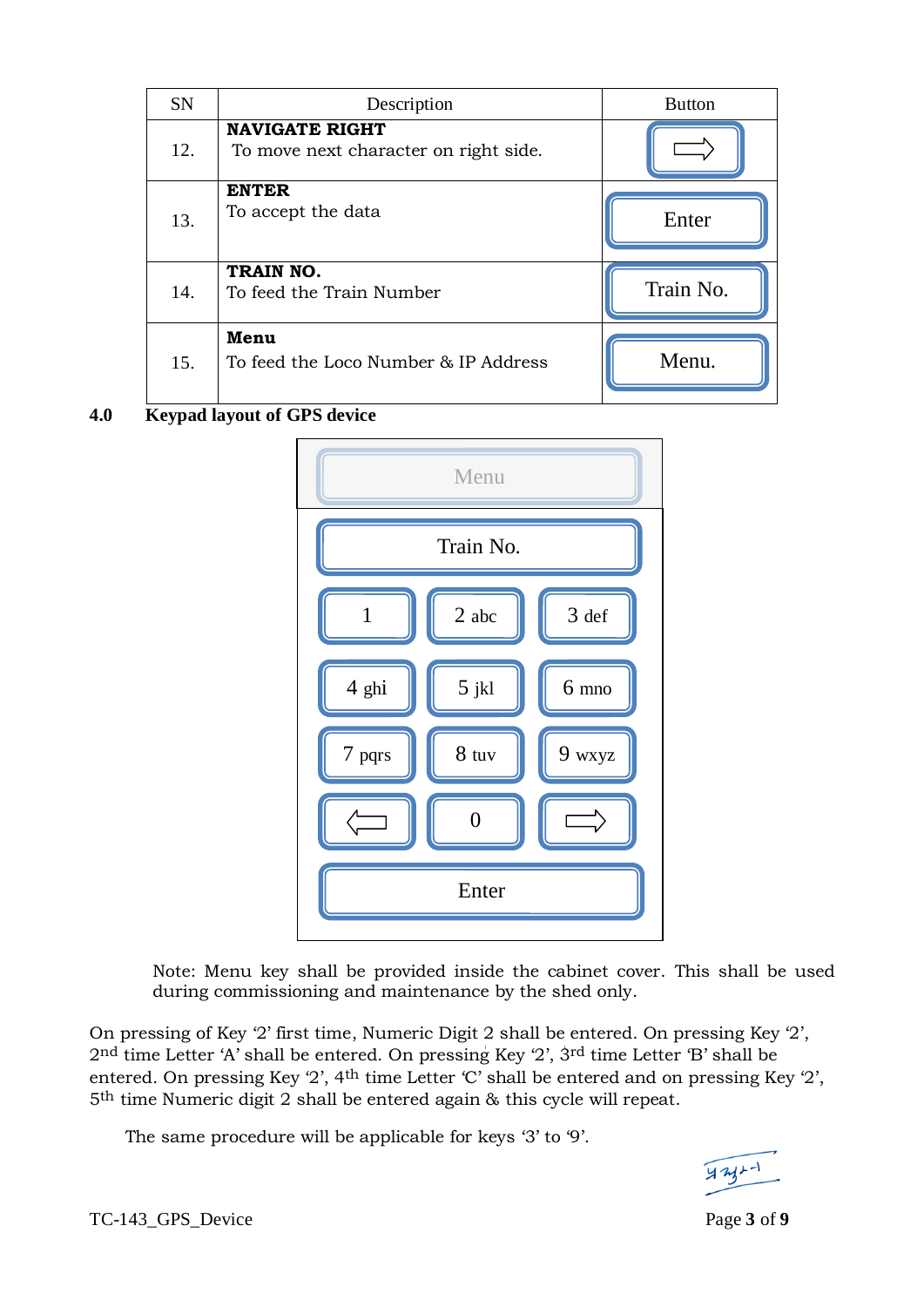### **5.0 Default display screen:**

GPS device shall return to default display screen after 5 seconds of last entry of train number setting by the loco crew. The details of display screen are given below;

|  | X X X X X X X X X X X X X X |  |  |  |  |  | $X$ $X$ |  |
|--|-----------------------------|--|--|--|--|--|---------|--|
|  |                             |  |  |  |  |  | $X$ $X$ |  |

2 line 16 characters black on white alphanumeric LCD display.

1<sup>st</sup> screen will show Loco no. and Train no.

|--|

|  | $\begin{array}{ccc} \boxed{2} & \boxed{7} \end{array}$ |  | $\mathbf{\Delta}$ |  |  |  |  |  |
|--|--------------------------------------------------------|--|-------------------|--|--|--|--|--|
|  | $\lfloor L \rfloor$ K $\lfloor O \rfloor$ 2 3 4        |  |                   |  |  |  |  |  |

**Default screen-1:** Showing Sample Loco No. & Train No.

On pressing Navigate Right key, 2nd screen showing Time and date will be displayed for 20 seconds. After 20 seconds, 1st default screen will be shown again.

| HH:MM:SS<br>DD.MM.YYYY |
|------------------------|
|------------------------|

|  |  | $1 \;   \; 1 \;   \; : \; 2 \;  $ | 151:14 |             |  |  |  |  |
|--|--|-----------------------------------|--------|-------------|--|--|--|--|
|  |  |                                   |        | $\cdot$   2 |  |  |  |  |

**Default screen-2:** Showing Sample Date & time

Note: LN= Loco number, TN= Train number, T= Time & D= Date.

### **6.0 FUNCTION OF MENU BUTTON:**

It shall be possible to enter 3 parameters i.e. Loco no., IP Addrress-1 and IP Address -2 by pressing this MENU key 1<sup>st</sup>, 2<sup>nd</sup> and 3<sup>rd</sup> times in ring buffer manner. Data shall be entered in 2<sup>nd</sup> line. 1<sup>st</sup> line will show function name like Loco no. or IP Addrress-1 or IP Addrress-1. At this time only numeric keys shall be active. MENU key will be inside the device cover accessible in shed during commissioning and maintenance period.

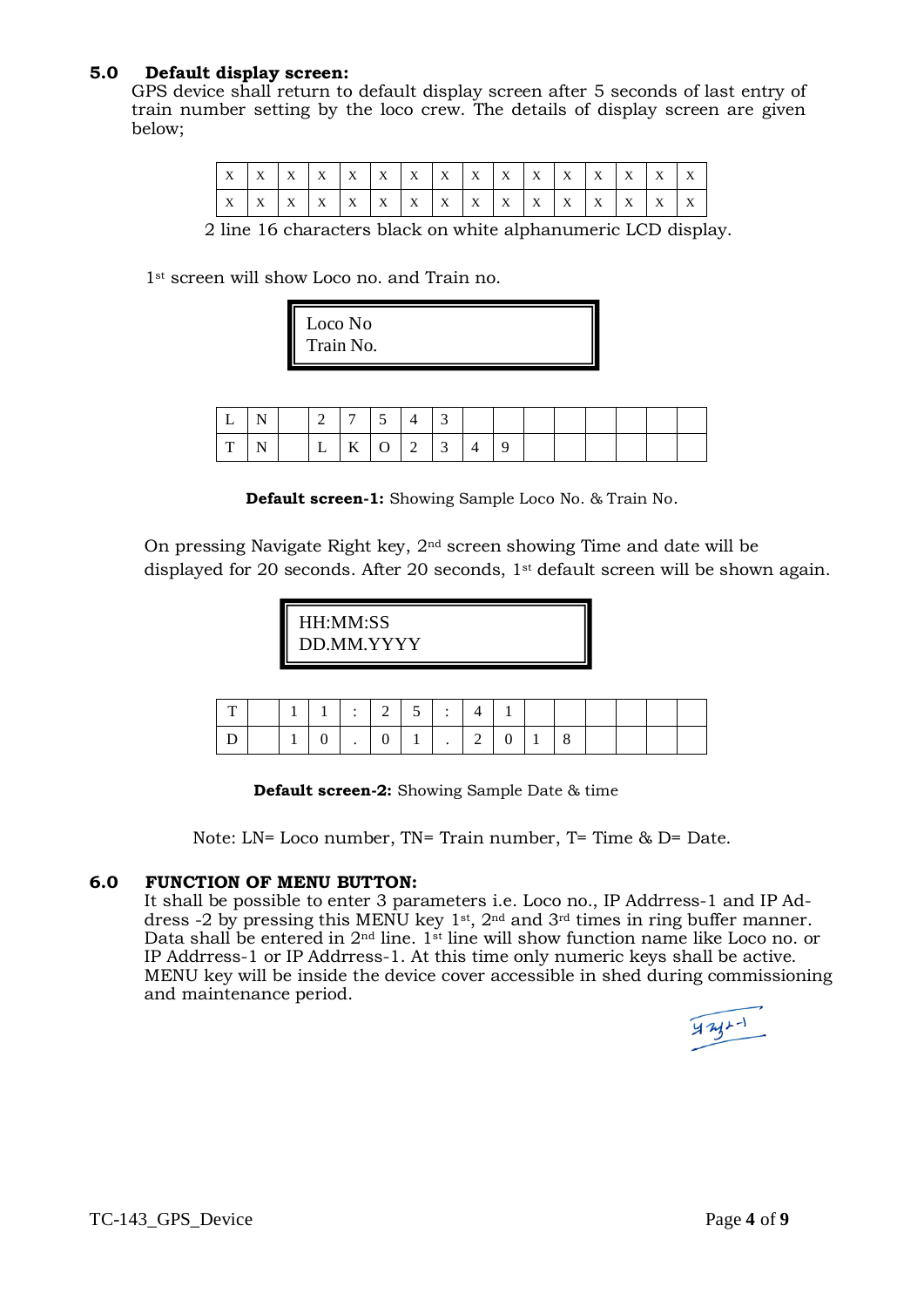#### **7.0 PARAMETER SETTING AND VIEWING PROTOCOL:**

#### **7.1 SETTING OF LOCO NUMBER & IP ADDRESS:**

 $\triangleright$  When 'MENU' Key is pressed 1<sup>st</sup> time, existing loco number (Stored in memory) shall be shown on display in 2nd line with blinking curser at first digit of loco number (left most character in 2nd line of display screen). At this time 1<sup>st</sup> line will show 'ENTER LOCO No.'

| $E_{\perp}$ |                                    |  |  |  |  | $N$   T   E   R   $\vert$   L   O   C   O   $\vert$ N |  |  |
|-------------|------------------------------------|--|--|--|--|-------------------------------------------------------|--|--|
|             | $\mid 7 \mid 4 \mid 5 \mid 3 \mid$ |  |  |  |  |                                                       |  |  |

- $\triangleright$  In this mode only numeric keys are enabled for entry of loco number.
- $\triangleright$  After pressing any new numeric digit, existing digit will change with new one and curser will shift to next digit in right side. Five digit loco number will be specified in this way, after which ENTER key will be pressed to save new loco number.
- Finally Pressing "ENTER" Key shall do acceptance of this entry. After pressing "ENTER" Key the display shall return to default display mode after displaying "Data Recorded" for 10 seconds.

| $D \mid A \mid T \mid A$ |  |  |  | R E C O R D E D |  |  |  |  |
|--------------------------|--|--|--|-----------------|--|--|--|--|
|                          |  |  |  |                 |  |  |  |  |

 $\triangleright$  Similarly both the IP address will be feed with the help of MENU key, by pressing it 2nd and 3rd time respectively following the procedure similar to above procedure.

#### **7.2 SETTING OF TRAIN NUMBER:**

- $\triangleright$  It shall be possible to enter the Alphanumeric Train Number by pressing "TRAIN NO." Key on the Keypad.
- $\triangleright$  After pressing TRAIN NO.' Key existing Train no. (Stored in memory) shall be shown in 2<sup>nd</sup> line on Display screen with 'ENTER TRAIN No.' showing on 1st Line.

|  |  | $E N T E R $ $ T R A I N $ |  |  |  | $\mathbb{E} \left[ \mathbf{N} \mid \mathbf{0} \right]$ |  |  |
|--|--|----------------------------|--|--|--|--------------------------------------------------------|--|--|
|  |  | $ K $ 0 2 3 4 5            |  |  |  |                                                        |  |  |

 $\triangleright$  The new Train Number (Alphanumeric) shall be entered using keypad. Curser can be moved at appropriate position with (left & right) navigation keys.

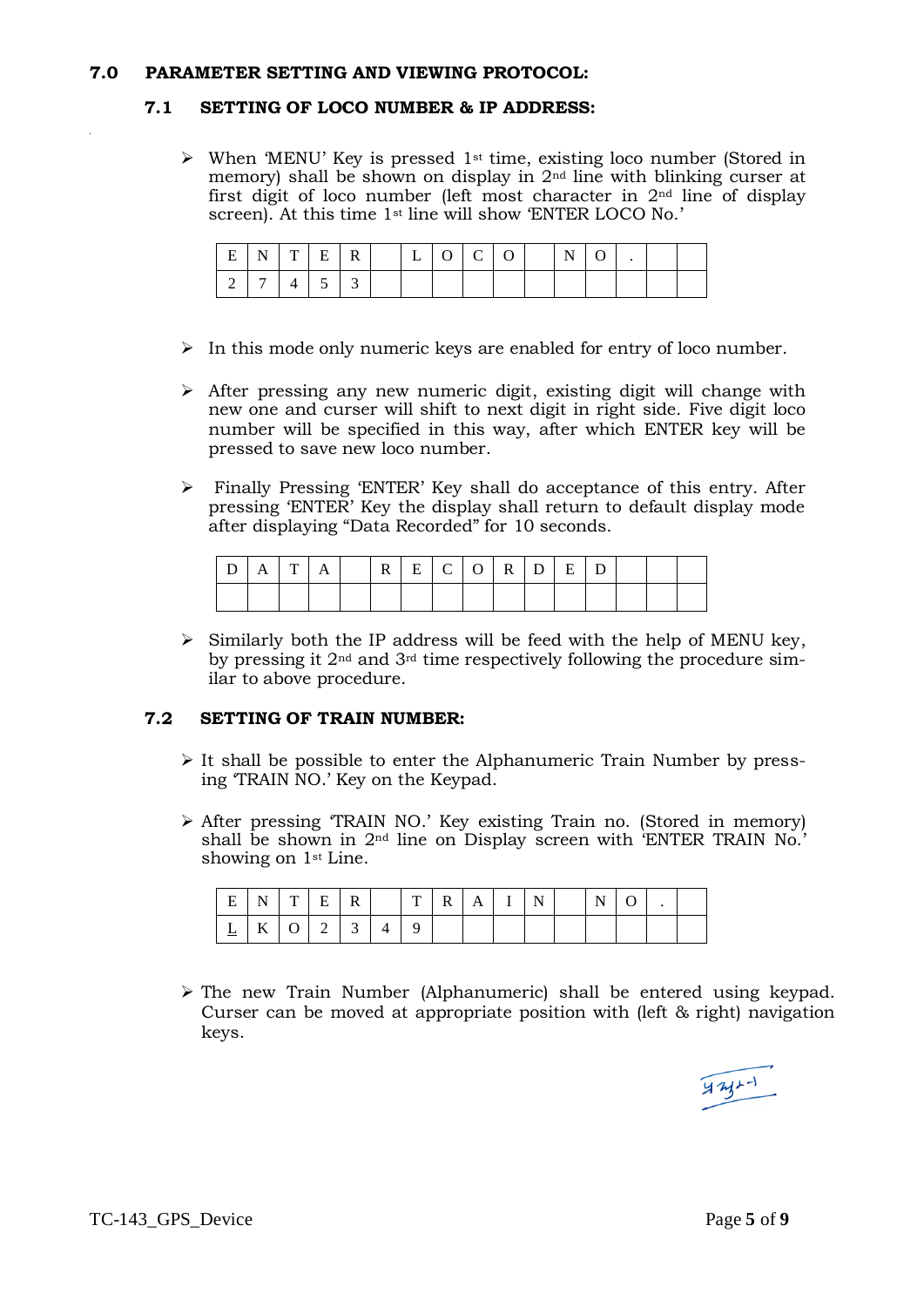$\triangleright$  Pressing 'ENTER' Key shall do acceptance of this entry. After pressing "ENTER" Key the display shall return to default display mode after displaying "Data Recorded" for 10 seconds.

| $ D A T A$ $ R E C O R D E D$ |  |  |  |  |  |  |  |  |
|-------------------------------|--|--|--|--|--|--|--|--|
|                               |  |  |  |  |  |  |  |  |

### **8.0 Web Page Functional Overview**

The GPS device data shall be displayed on webpage in following formats:-

- 1. Dashboard view.
- 2. Map view

# **8.1 Web page display Screens Structure**



### **8.2 Dashboard view:**

- **8.2.1** The following parameters shall be shown in dash board view in tabular format for all the locomotives provided with GPS device:
	- i. Locomotive number
	- ii. Train Number
	- iii. Locomotive status
	- iv. Date
	- v. Time
	- vi. Speed
	- vii. Location
- **8.2.2** Following filters will be used in both dashboard and map view pages with default setting of 'All":
	- i. Operating Railways ii. Operating Division
	- iii. Holding Sheds iv. Holding Railways
		-
	- v. Holding Division/Section vi. Loco Number
	- viii. Loco Type viii. Train number
- 

 $424 - 1$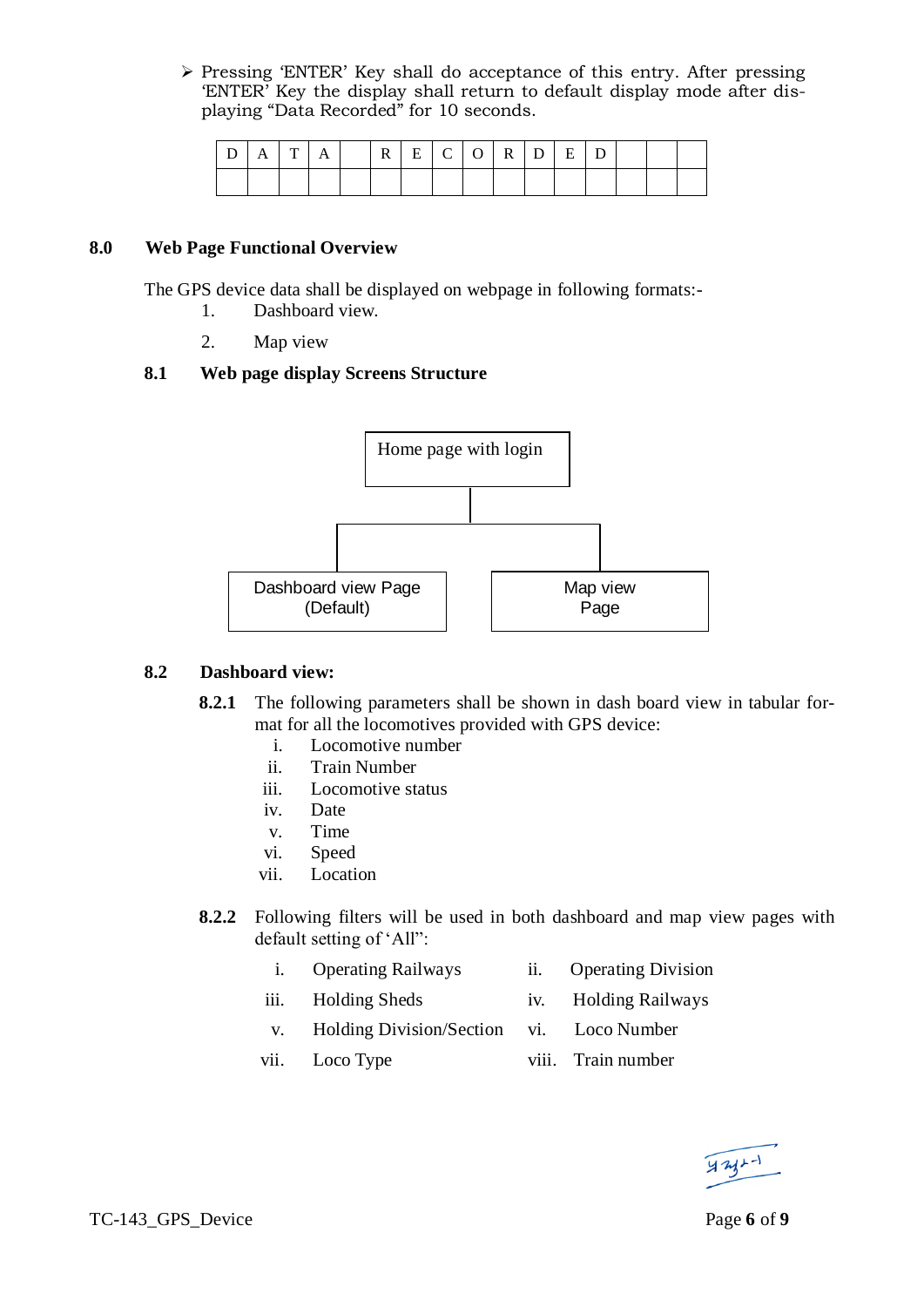- **8.2.3** In dashboard view, locomotive number will be selectable/ Hyperlinked. On selecting any locomotive number, its historical GPS data will be available in tabular view as well as in Map View. In tabular view following data will be shown for the selected locomotive number with option to further filter the data based on the date range:
	- i. Locomotive number
	- ii. Train Number
	- iii. Locomotive status
	- iv. Date
	- v. Time
	- vi. Speed
	- viii. Location
- **8.2.4** From dashboard view it will be possible to switch to map view and vicesversa.
- **8.2.5** When historical GPS data of a locomotive is displayed, it will be possible to view the movement of selected locomotive on the map for the selected date range.

# **8.3 Map view:**

- **8.3.1** In Map view, all the locomotives provided with GPS device will be shown on the Map of India.
- **8.3.2** When a particular locomotive is selected, it will be possible to view the movement of selected locomotive on the map for the selected date range. It will also be possible to view its historical GPS Data in tabular format.
- **8.3.3** In map view also, filters as given in clause 8.2.2 can be used.

# **8.3.4 Graphical Legend for locomotive on web portal**:

The following legend shall be used for loco condition on map and dashboard

| S.  | Loco indication on map and dashboard                  |                       |        |
|-----|-------------------------------------------------------|-----------------------|--------|
| no. | Conditions                                            | Color                 | Legend |
|     | Loco Battery is ON & Loco is in running<br>condition  | Green<br>with flashes |        |
| 2.  | Loco Battery is ON & Loco is in stop<br>condition     | Green                 |        |
| 3.  | Loco Battery is OFF & Loco is in<br>running condition | <b>B</b> lue          |        |
| 4.  | Loco Battery is OFF & Loco is in stop<br>condition    | Red                   |        |

$$
\frac{\sqrt{3}+1}{\sqrt{3}+1}
$$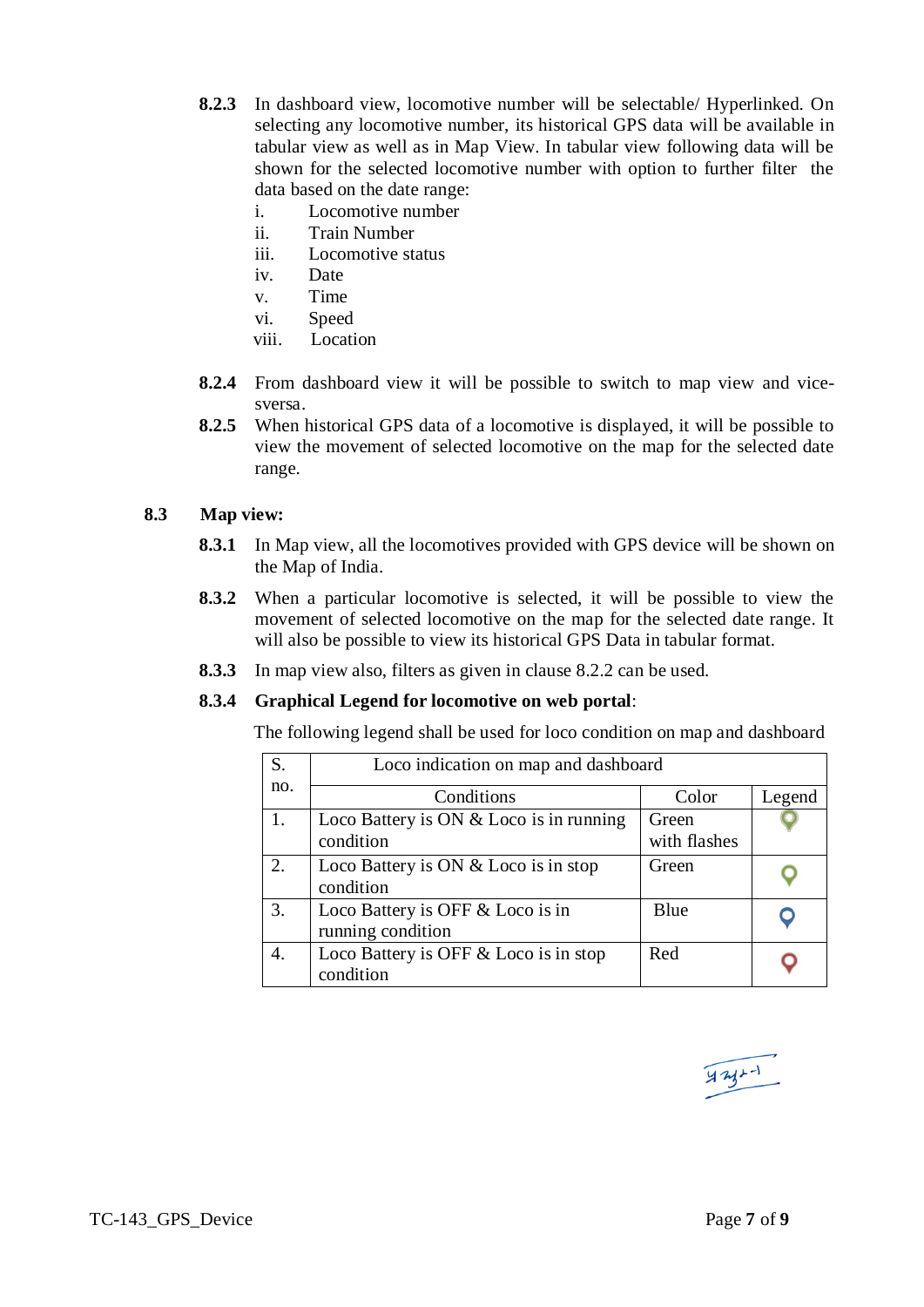- **8.3.5** Call outs shall come when curser will overlay on loco position viewed on web pages and following information shall be displayed:
	- i. Train number
	- ii. Loco number
	- iii. Home shed
	- iv. Speed

# **8.3.6 Sample of Map view**